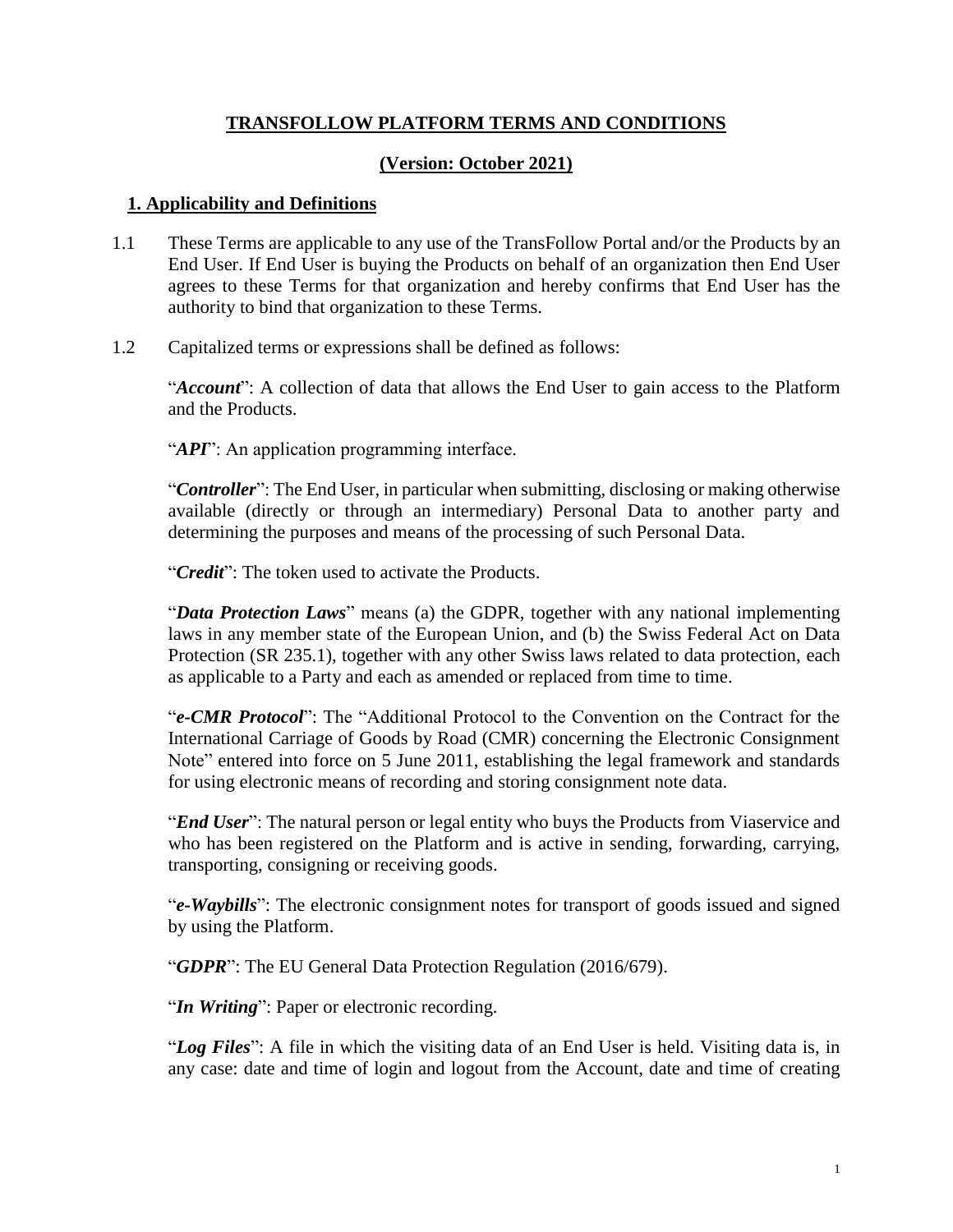new e-Waybills or messages, date and time of changing existing e-Waybills and messages. The contents of e-Waybills and messages are not visible via the Log Files.

"*Party*" or "*Parties*": Viaservice and/or End User and/or their respective successors or permitted assigns wherever appropriate.

"*Personal Data*": Any information related to an identified or identifiable legal or natural person (data subject) including the data listed in Clause 12.4 below.

"*Processor*": Viaservice, in particular when processing, on behalf of Controller, Personal Data submitted, disclosed or otherwise made available (directly or through an intermediary) by Controller.

"*Products*": (a) the Credits allowing End User (i) to create and/or activate e-Waybills through the Platform and (ii) to benefit from and use related services such as maintenance and support services, (b) the use of the TransFollow Drive, and (c) the use of the TransFollow Portal.

"*Terms*": The present TransFollow Platform Terms and Conditions.

"*Platform*": the hard- and software owned by Viaservice, as amended from time to time, by means of which the Products are created and/or activated for End User. The TransFollow Platform is an API based solution with corresponding API to create integration extensions and endpoints such as applications and portals by which registered users, forwarding agents, carriers and consignees can, amongst others, (a) create electronic waybills for the transport of goods, (b) communicate amongst each other, and (c) digitally sign such electronic waybills in order to exchange freight related data used for an electronic waybill, proof of delivery and supply chain visibility, compliant to the e-CMR Protocol.

"*TransFollow Drive*": The mobile application of the Platform that enables End User to manage its daily missions and to share all relevant information in real time with the End User's back-office.

"*TransFollow Portal*" means the web-based application of the Platform, as amended from time to time, Viaservice makes available to End User and by means of which End User is enabled to create, issue and manage the e-Waybills, transport and missions, and other road transport related documents.

"*Used*": The e-Waybill has been activated for a transport operation.

"*Viaservice*": The legal entity operating the Platform, called Viaservice B.V., , registered in The Hague, The Netherlands, under the Chamber of Commerce number 27168771.

"*Website*": The Viaservice commercial website: [www.transfollow.org](http://www.transfollow.org/)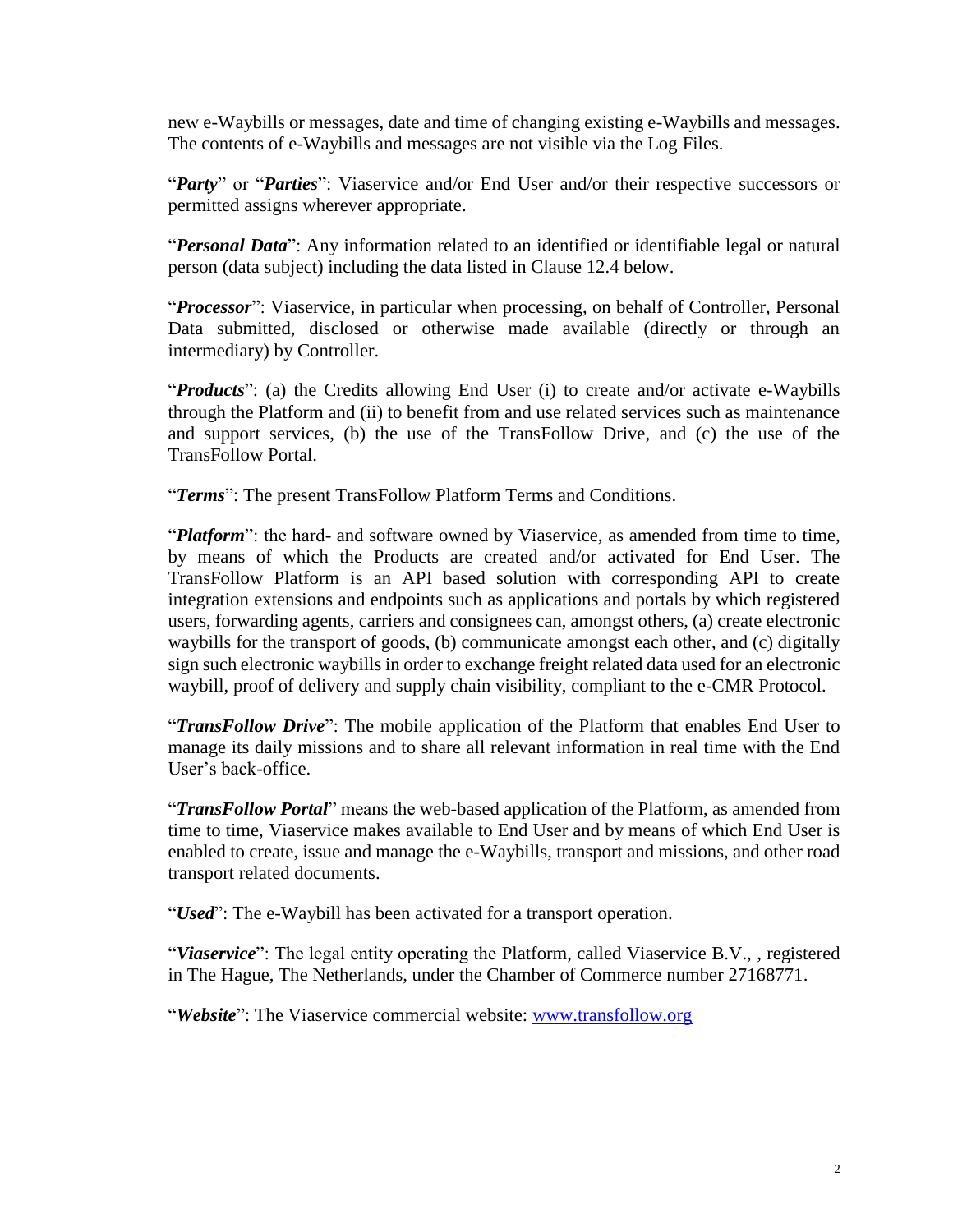## **2. Ownership of the Platform**

- 2.1 Neither the Platform nor any related software is being sold. All ownership, intellectual property, and other rights and interests in the Platform and any related software that are made available to End User under these Terms, as well as all preparatory, support, promotional or other material pertaining thereto, remain solely with Viaservice or its affiliated companies or licensors, as the case may be. Unless expressly agreed otherwise In Writing, End User obtains only a right of use, which is non-exclusive and non-transferable. End User shall not be entitled to reproduce the Platform, the Products and/or any related software or materials or to make the Platform, the Products and/or any related software or materials openly available or available to any third party.
- 2.2 The source code of the Platform, the Products and any related software is proprietary to Viaservice and is a trade secret of Viaservice, its affiliated companies or its licensors, and is their confidential information.
- 2.3 Viaservice is allowed to take any technical measures it deems necessary at its sole discretion to protect the Platform, the Products and any related software.

## **3. License**

- 3.1 Viaservice grants End User with a limited, non-exclusive, revocable, non-transferable, non-assignable, non-sub licensable license, limited to the sole use of and access to the Platform with the Account, for the use of the Products.
- 3.2 The fees for the use of the Platform for End User are included in the sales price of the Products. Any purchase of the Products from Viaservice is subject to the present Terms.

### **4. Access to the Platform and the Products by End User**

- <span id="page-2-0"></span>4.1 End User is responsible for arranging the required hardware, software and telecommunication facilities that are necessary for the use of the Platform and the Products through the Account, such as devices with which End User can connect to the internet (for example, a PC, smartphone or tablet) and internet connections. Any of these facilities must meet all and any further requirements of Viaservice as communicated by Viaservice on the Website from time to time.
- 4.2 End User gets access to the Platform with the login credentials which it choses during the Account registration. When registering End User shall indicate, amongst others and upon request, its name, postal address, email address, telephone number, bank name and bank account number, credit card details, and, if applicable, the name of the agent which directed End User to the Platform for the purchase of the Products (collectively "*Account Information*"). If End User has not been directed by any agent to the Platform End User shall indicate "none" in the Account registration. End User acknowledges and agrees that Viaservice is entitled to share the Account Information with selected third parties, including its sub-contractors who may perform some of Viaservice's obligations under the Terms on its behalf. End User further acknowledges and agrees that for this purpose the Account Information and other Personal Data may be transferred into third countries in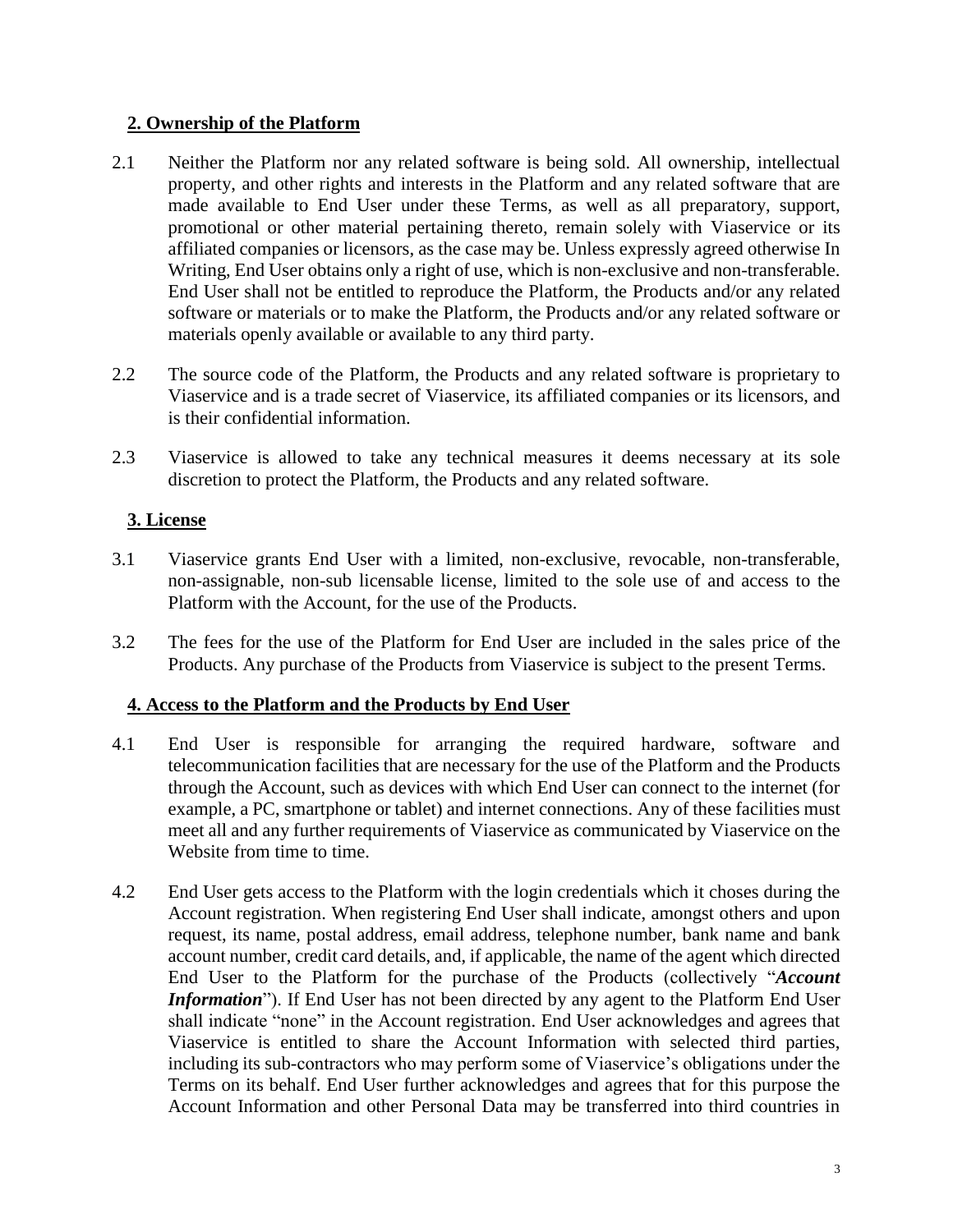accordance with the provisions of Clause 12.6 below. In particular, Viaservice shall have the right to transfer the Account Information to TransFollow for the latter to perform some of Viaservice's obligations under the Terms on its behalf.

- 4.3 End User is obliged to take appropriate security measures with regard to its internet connection and the equipment referred to in Clause [4.1](#page-2-0) in order to prevent unauthorized access to the Account. End User is, in any case, required to:
	- 4.3.a maintain activated antivirus software;
	- 4.3.b install security updates in a timely manner after they become available;
	- 4.3.c carefully keep its login data secret.
- 4.4 In the event of abuse of, or unauthorized access to, the login credentials or a suspicion thereof, End User shall report such incidence to Viaservice as soon as possible. In response to this report, Viaservice can then take any measures it deems necessary at its sole discretion, such as blocking the existing login credentials and registering new login credentials.
- 4.5 End User shall ensure that all data associated with its Account including the Account Information is always correct and up to date, especially its name, postal address, email address, telephone number and, if applicable, credit card details and bank or account number.

## **5. Products, Orders and Payment**

- 5.1 The Products are sold and invoiced by Viaservice to End User on the basis of the number of Products delivered by Viaservice and Used by End User.
- 5.2 The sales price for the Products shall be the one as set forth on the Platform ("*Sales Price*"). Unless designated otherwise by Viaservice, the Sales Price shall be in Euro and exclusive of any tax, duty or assessment (including any applicable VAT). Viaservice may amend the Sales Price at any time, and the new Sales Prices shall take effect immediately after the publication of the new price list on the Platform by Viaservice.
- 5.3 Within ten (10) days following the end of each calendar month ("*Invoiced Month*") an invoice shall be issued to End User for all Products delivered to and Used by End User during the Invoiced Month. All payments by End User shall be made in Euro and through immediate debiting of the credit card End User has indicated during the registration on the Platform. Such debiting shall be made on the date of the respective invoice. If no automatic debiting is possible so that Viaservice is not paid for any Invoiced Month Viaservice shall have the right (without prejudice to any other right or remedy it may have) to immediately suspend any further sales of the Products and to block the use of the Platform so that no further Product can be created or activated until payment in full is received by Viaservice. If End User disputes any invoice (i) End User shall notify Viaservice In Writing within two (2) working days of the date of receipt of the invoice, specifying the reasons for disputing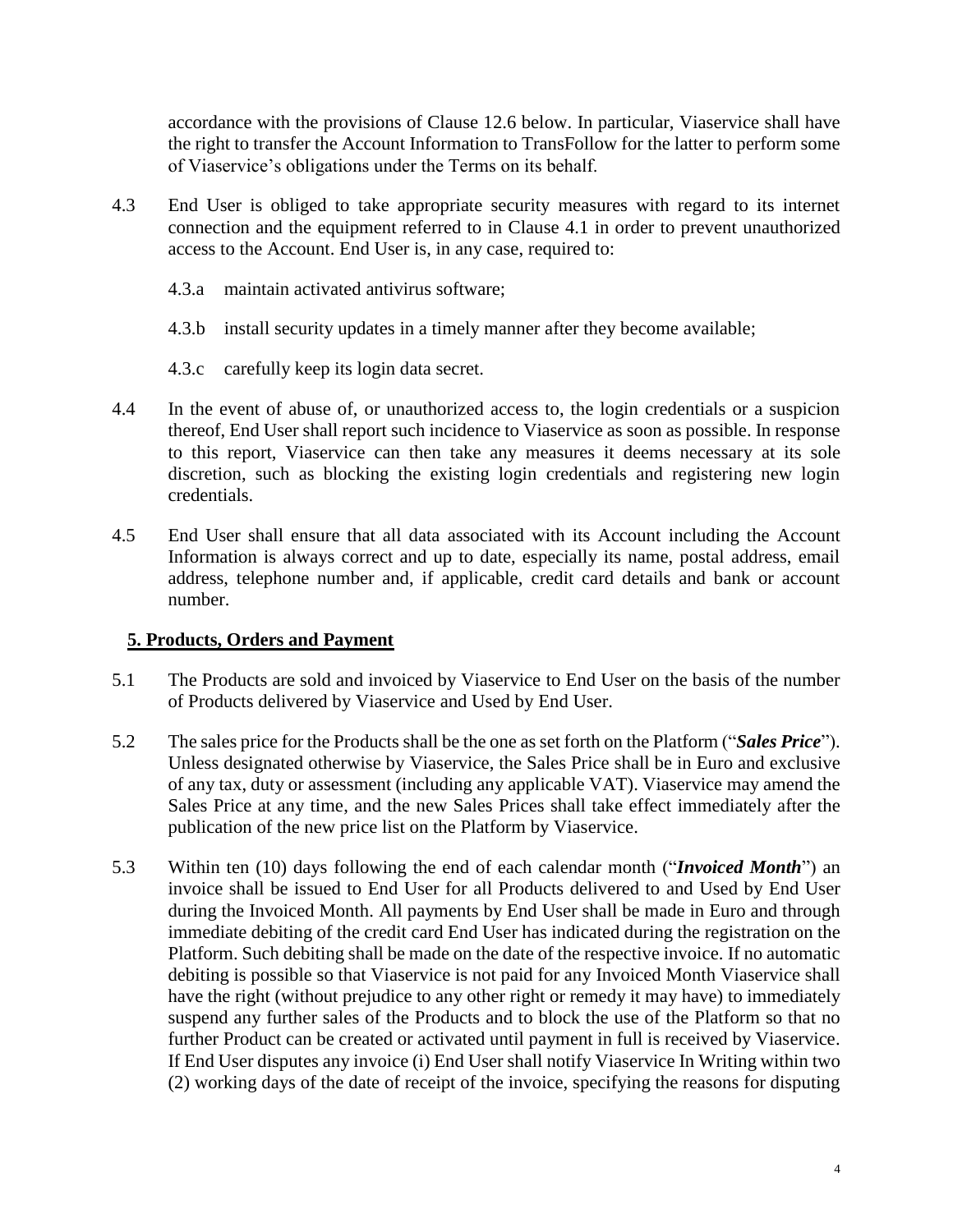the invoice, (ii) End User shall pay to Viaservice all amounts not disputed by End User, and (iii) the Parties shall negotiate in good faith to attempt to resolve the dispute promptly.

- 5.4 Invoices unpaid at maturity will accrue a yearly interest of four percent (4%) to be paid to Viaservice in addition to the principal unpaid amount. Where a payment is disputed in good faith, interest is only payable after the dispute is resolved, on sums found or agreed to be due, from the date the dispute is resolved until payment.
- 5.5 End User shall be solely responsible for the creation and use of the Products, notably with respect to all information included therein, their signature and use in connection with a transport operation.

## **6. Restrictions**

- 6.1 End User may not use the Platform and the Products for any other purpose not expressly permitted under these Terms.
- 6.2 End User may not use the Platform and the Products in such a way that violates any laws or regulations or infringes the rights of third parties or in a way that causes discomfort, damage or places the functioning of the Platform, the Products and any related software and/or networks and/or systems of third parties into jeopardy.
- 6.3 End User shall not decompile, reverse engineer, disassemble, attempt to derive the source code of, modify, decrypt, decompile or create derivative work from the Platform, the Products and/or any related software or otherwise reduce or attempt to discover any source code or underlying structures, ideas or algorithms of the Platform, the Products and/or any related software or any confidential information or trade secret.
- 6.4 Viaservice has protected the software of the Platform against infringement by third parties. End User may not remove or circumvent this protection.
- 6.5 End User is not allowed to remove or change any designations regarding copyrights, trademarks, trade names or other intellectual property rights from the Platform, the Products or any related software or material.
- 6.6 End User is not allowed to create the impression that the End User is linked to Viaservice or to the Platform or the Products in its communication to third parties, unless this has been expressly authorized by Viaservice beforehand In Writing.

### **7. Availability and Maintenance**

- 7.1 Viaservice is aware that logistic processes continue day and night. That is why safeguards are built into the Platform, thus reducing the chance of loss to a minimum in case of interruption of the Products or loss of connection to the Platform.
- 7.2 Viaservice reserves the right to check the availability of the Platform and possibly halt the Products temporarily for maintenance, adjustment and/or improvement of the Platform. Viaservice can carry out maintenance, adjustment and/or improvement at its sole discretion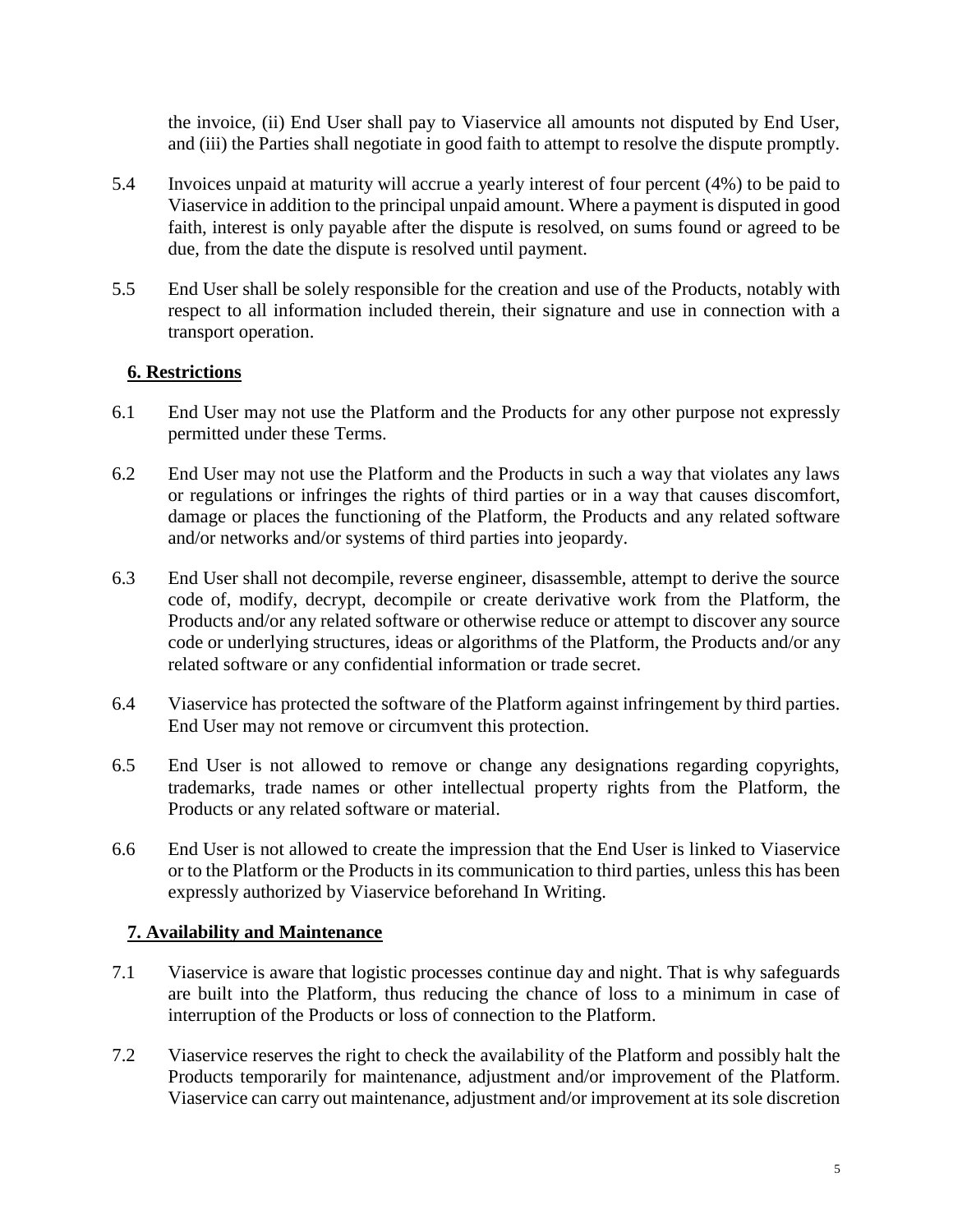at a time decided by Viaservice. Advance notice of when the work will be taking place will be provided on the "System Status" page of the Website. Viaservice seeks to minimize the impact to End Users. Viaservice shall not be liable for any harm or costs caused to End User resulting from such temporary maintenance, adjustment and/or improvement of the Platform or the Products.

7.3 If an unexpected error or defect in the Platform occurs that causes it to fail to properly operate or to be fully available Viaservice shall use reasonable endeavors to correct such error or defect in a timely manner. Viaservice shall not in any circumstances be liable whether in contract, tort (including for negligence and breach of statutory duty howsoever arising), misrepresentation (whether innocent or negligent), restitution or otherwise, for any Damages (as defined in Section 10 below) caused by said error or defect.

## **8. Updates and Upgrades**

- 8.1 Viaservice will from time to time update the Platform, the Products and the related software in order to preserve and/or enhance compatibility of the Platform, the Products and the related software and/or resolve minor bugs, security issues or other minor issues.
- 8.2 Viaservice may from time to time upgrade the Platform to improve existing functionalities and to add new functionalities.
- 8.3 While performing updates and upgrades, Viaservice will seek to minimize interruptions in the availability of the Platform and the Products.
- 8.4 Any intellectual property licensed or otherwise made available by Viaservice to End User under the present Terms or created in relation with any amendment, update, enhancement or modification of the Platform, the Products and the related software are owned by Viaservice respectively its affiliates, and End User hereby assigns and conveys to Viaservice all rights, title and interest in such intellectual property, if any.

### **9. Warranty Disclaimer**

The Platform is licensed "as is" and "as available" and Viaservice disclaims any and all other warranties, whether express, implied, or statutory including, without limitation, any implied warranties of merchantability, satisfactory quality, fitness for a particular purpose, accuracy, timeliness, title, or non-infringement by law. Without limiting the generality of the foregoing, Viaservice expressly disclaims all warranties of any kind for third party software, and does not warrant that the Platform, the Products and any related software will meet End User's expectations or requirements or that the operation of the Platform, the Products and/or any related software will be uninterrupted, timely, secure, or error free, that defects or errors in the Platform, the Products or any related software will be corrected or that the Platform will be compatible with future products of Viaservice, or that any information or data stored or transmitted through the Platform, the Products or any related software will not be lost, corrupted or destroyed. End User assumes responsibility for selecting the Platform and the Products to achieve its intended results, and for the use of the Platform, the Products and any related software. End User shall bear the entire risk as to the quality and the performance of the Platform, the Products and any related software.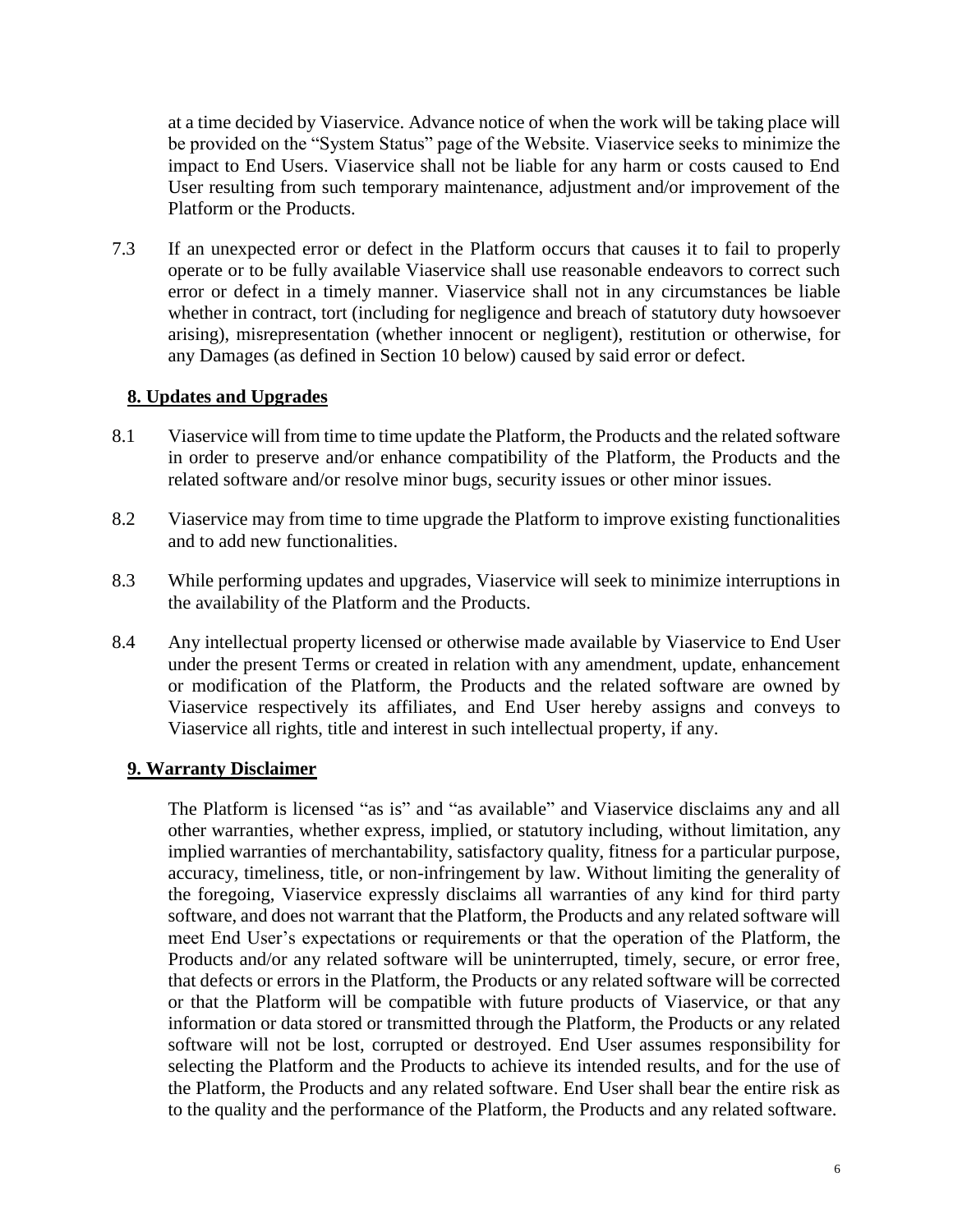### **10. Limitation of Liability**

In no event shall Viaservice, its officers, directors, employees and/or agents be liable to End User or any party related to End User for any direct and indirect, incidental, consequential, special, exemplary, or punitive damages (including, without limitation, damages for loss of business profits, business interruption, loss of business information, loss of data or other such pecuniary loss) ("*Damages*") resulting (i) from a malfunction of the Platform, the Products or any related software, or (ii) from the Platform, the Products or any related software not being available or not being fully available, whether under a theory of contract, warranty, tort (including negligence), product liability, or otherwise, even if Viaservice has been advised of the possibility of such damages. Viaservice shall in no event be responsible for (i) the content and use of the Products nor for the use - or absence of use - of any additional services by End User, (ii) for the non-recognition of any digital signature by any third party, and/or (iii) for the non-recognition of the Products in a given country. Further, Viaservice shall not be liable for any Damages whatsoever in case of any breach or gross negligence of End User of its obligations under the Terms. In no event shall Viaservice's total yearly aggregate and cumulative liability to End User for any and all claims of any kind arising hereunder exceed the amount of two (2) times the Sales Price paid by End User in the last month preceding the month during which the claim is made unless the damage is due to willful intent or gross negligence on the part of Viaservice.

The Products and related services are controlled and offered by Viaservice from its facilities located in Switzerland. Viaservice disclaims any and all warranties, representations and indemnities, whether express, implied, or statutory including, without limitation, any implied warranties of merchantability, satisfactory quality, reliability, suitability, availability, completeness, functionality, performance or results of use thereof, fitness for a particular purpose, accuracy, timeliness, title, or non-infringement by law. In particular Viaservice does not warrant that the Products and related services are appropriate or available for use in other locations. The End User shall bear the entire risk as to the use of the Products and related services in other jurisdictions and shall be responsible for compliance with local law.

### **11. Indemnification**

End User shall indemnify and hold harmless Viaservice against any claims by third parties for any damages or losses of any kind suffered by Viaservice as a result of a breach by End User of its obligations under these Terms or any related contract.

### **12. Data Protection, Data Retention Period**

12.1 End User acknowledges and agrees that when creating Products by using the Platform Personal Data will be stored on the TransFollow Platform. Viaservice shall process any such Personal Data only for purposes of providing services via the Platform, in connection with the Products and any related software or services. End User shall be responsible for saving any copies and data on its own systems for back-up purposes.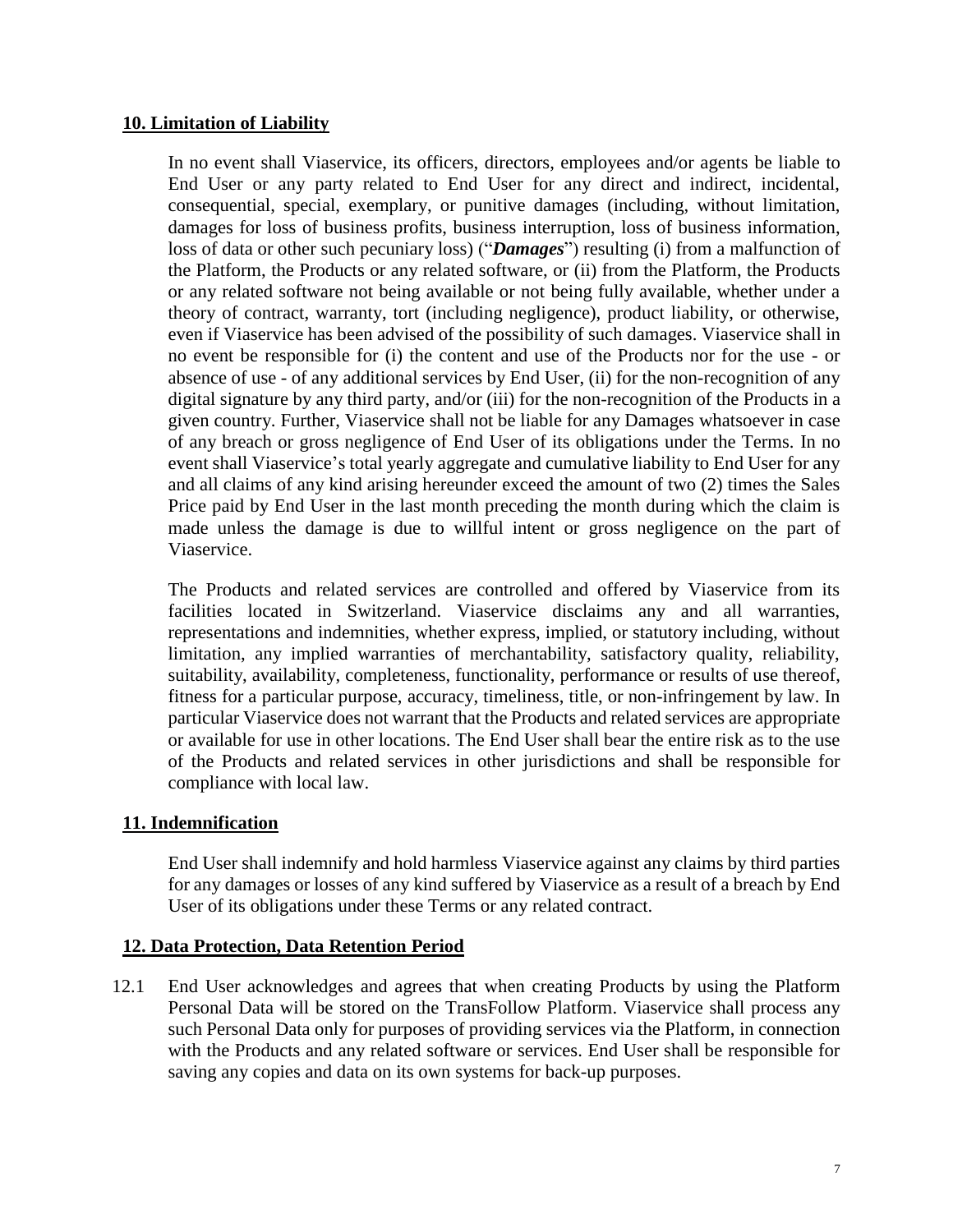- 12.2 To the extent Viaservice acts as Processor of Personal Data Viaservice represents and warrants to comply at all times with the applicable Data Protection Laws. In this respect, Viaservice shall, upon request, make available to End User all information necessary to demonstrate compliance with its contractual and legal obligations in relation to Personal Data and allow for and contribute to audits, including inspections, conducted by End User or another auditor mandated by End User.
- 12.3 Viaservice may collect, process and share Personal Data within the scope of the contractual relationship as is necessary for the purpose of the administration and provision of the Products and additional services to End User. Viaservice is entitled to process the Personal Data to the extent necessary for Viaservice to fulfil the purposes of its contractual obligations. When the Personal Data are no longer necessary for Viaservice to fulfil the purposes of its contractual obligations the provisions of Clause 12.10 below shall apply *mutatis mutandis*.
- 12.4 The legal basis for the processing of the Personal Data of End User by Viaservice is the necessity to process such Personal Data for the performance of the contractual relationship, as well as Viaservice's legitimate interests to provide its services in the best possible way. The Personal Data will be processed for the duration of the relationship with the End User, it being noted that the Personal Data may then be stored for up to ten (10) years after the expiry or termination of the contractual relationship for the establishment, if necessary and proportionate to exercise or defense of legal claims, and/or as required or permitted by applicable law.
- 12.5 Viaservice shall not transfer any Personal Data received from End User outside the European Economic Area ("*EEA*") and Switzerland to countries not covered by an adequacy decision of the European Commission or its equivalent in non-EU member states without ensuring that such transfer is permitted by applicable Data Protection Laws, such as by EU Standard Contractual Clauses or other appropriate safeguards. In particular, End User is aware that, in relation to the provision of the Products and the Support Services, Viaservice transfers Personal Data to other legal entities including TransFollow that have gained access to a specific digital consignment note to perform their duties in the logistics chain that could be located within or outside of the EEA. In such a case Viaservice shall implement all necessary safeguards to ensure adequate data protection level.
- 12.6 Viaservice shall implement and shall maintain at all times appropriate technical and organisational security measures in particular to protect the Personal Data against unauthorised or unlawful processing, accidental loss and destruction or damage. Viaservice shall further ensure the ongoing confidentiality, integrity and availability of the Personal Data and resilience of the systems and services used for the processing of the Personal Data and the ability to restore the availability and access to the Personal Data in a timely manner in the event of a physical or technical incident. Viaservice shall test and review the efficiency of the implemented technical and organisational measures on a regular basis and, upon request, shall provide End User, without undue delay, with a written confirmation that such technical and organisational measures have been implemented and are observed. End User declares that it is aware of the security level and that it considers this level to be appropriate.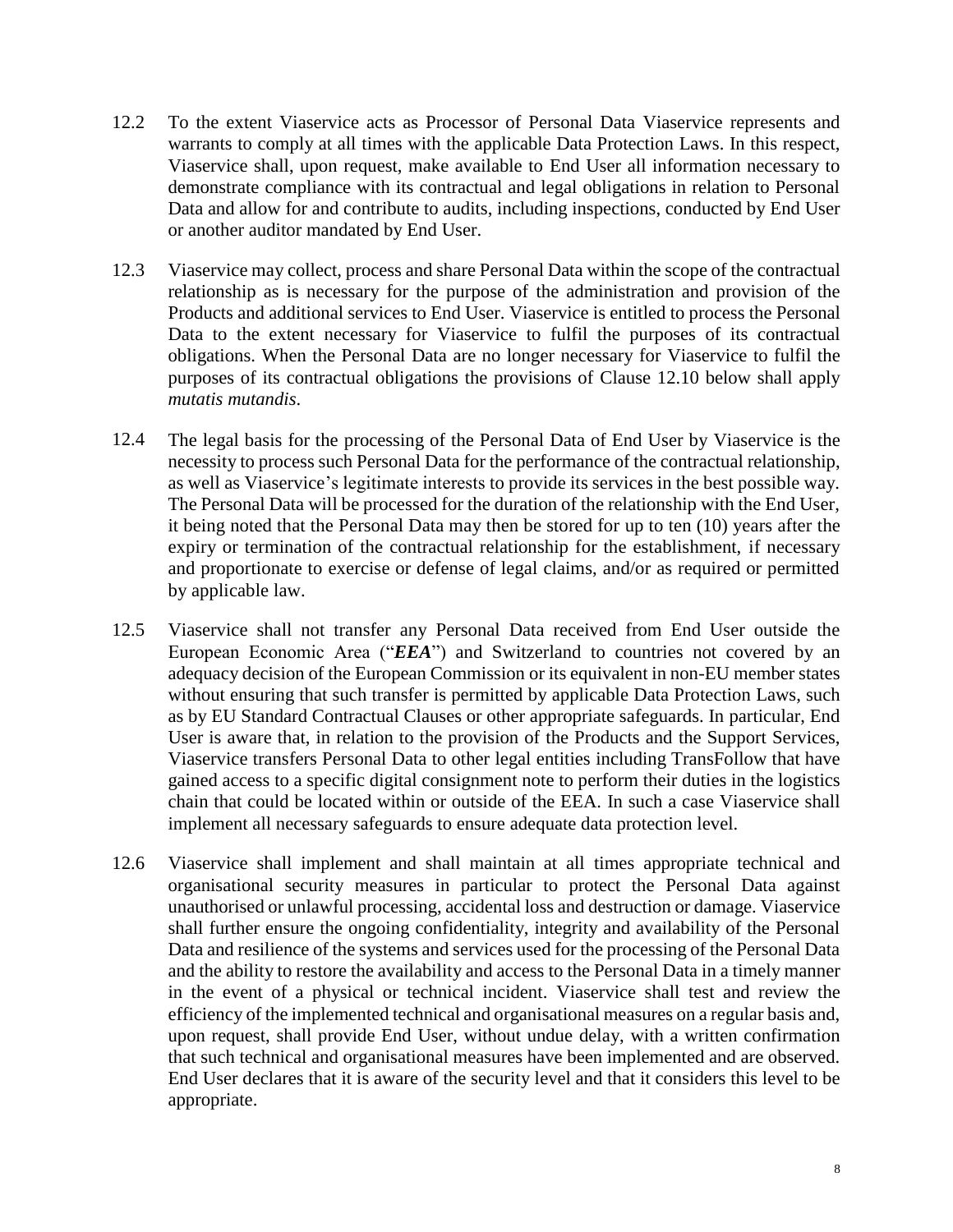- 12.7 As set forth under applicable Data Protection Laws, data subjects may have the right to request access to their Personal Data, to request the rectification or erasure of any inaccurate Personal Data, to object under certain circumstances to the processing of their Personal Data, to request the restriction of processing as well as to exercise the right to data portability by writing to the data controllers. Data subjects may also be entitled to lodge a complaint with the competent supervisory authority.
- 12.8 Viaservice shall be liable for damages incurred by End User as a result of any breach of of Viaservice of any applicable Data Protection Laws. Viaservice will indemnify and hold harmless End User from and against any loss, damage, cost, expense claim, demand, liability, judgment, detriment, fine or compensation it incurs as a result of Viaservice's breach of any applicable Data Protection Laws.
- 12.9 End User shall only enter Personal Data into the Platform in so far as it is entitled to do so. End User shall indemnify and hold Viaservice harmless against any third-party claims arising from the unlawful entering of Personal Data into the Platform by End User. More information concerning the processing of Personal Data via the Platform can be found in the privacy statement displayed on the Website. The processing of Personal Data in the Platform shall be carried out as stated in this privacy statement.
- 12.10 Upon expiration or termination of the contractual relationship with End User, Viaservice shall, at the choice of End User, either (i) delete or (ii) return all Personal Data, delete any existing copy and certify in writing that it has done so, unless retention of a copy of the Personal Data is required by any applicable law, in which case Viaservice will inform End User accordingly.
- 12.11 If and to the extent any Data Protection Laws other than the GDPR are applicable, the terms "Controller", "data subject", "Personal Data" and "Processor" as defined and/or used herein shall be interpreted and applied in accordance with such Data Protection Laws.
- 12.12 End User agrees that Viaservice has the right to share with selected Authorities information regarding the description of goods as mentioned in the e-Waybills. The goods description information will only be disclosed in case of incidents with the objective of providing the information to the competent authorities to expedite the solution of the incident. The information will be disclosed by a pull tricker activated by the Authorities and will not be stored. The information will only be disclosed if the e-Waybill is active and in status transit. A list of the selected Authorities is available on the Website.

## **13. Term and Termination**

13.1 The license to use the Platform, the Products and any related software and materials is subject to End User's prior acceptance of these Terms and to Viaservice's confirmation of acceptance of End User. By registering as an End User using the electronic registration form on the Platform, End User states to Viaservice that it wants access to the Platform and confirms its acceptance of these Terms. Viaservice's acceptance of End User will be provided by sending an email with a confirmation link to the email address that End User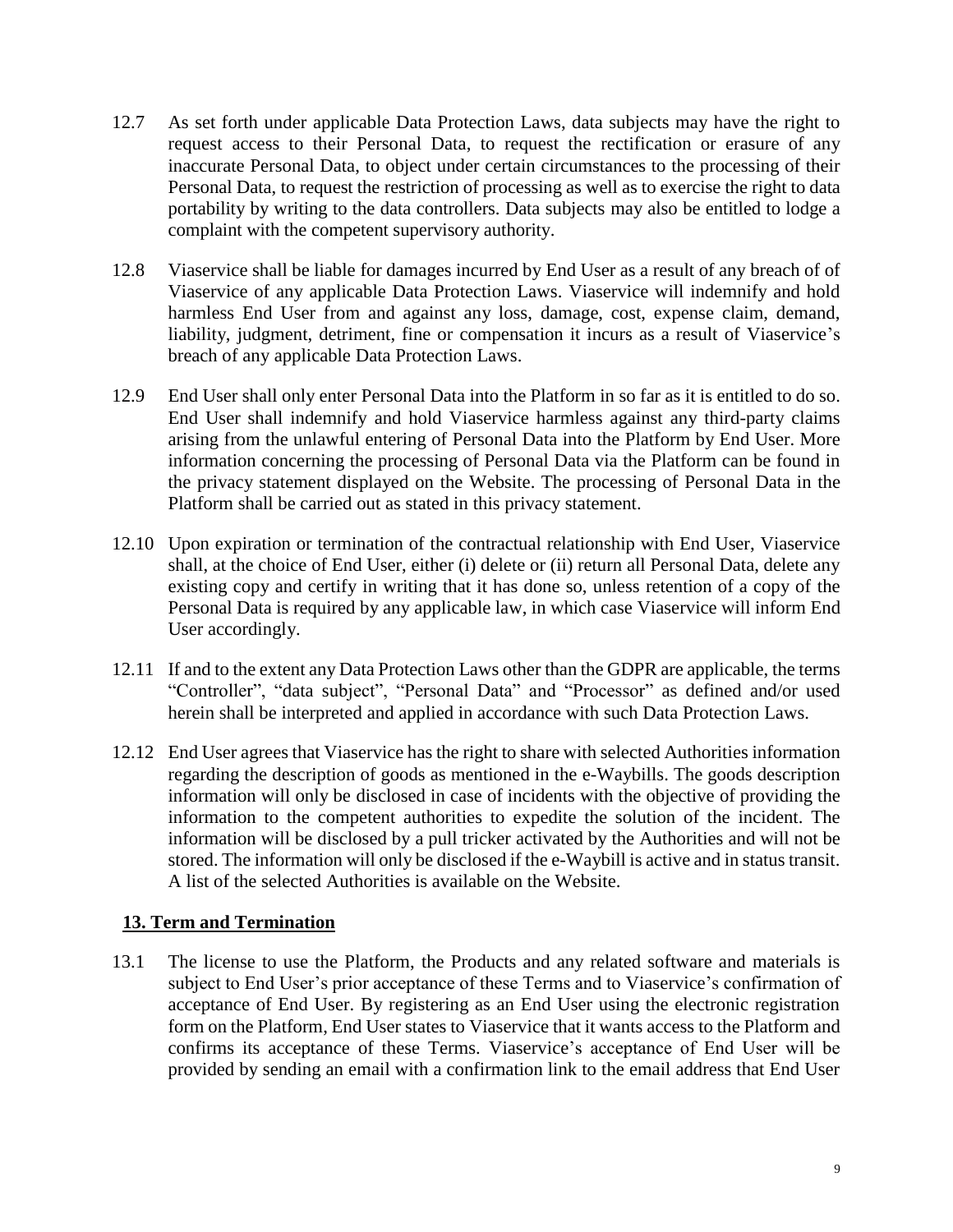entered in the registration form. By clicking on the confirmation link, the license hereunder is granted and the access to the Platform comes into effect.

- 13.2 The Terms are valid until further notice. The notice period for termination is one (1) month prior to the end of each calendar month. Notice shall be given In Writing.
- 13.3 The Terms and any related contract can be terminated by Viaservice with immediate effect in case of breach of these Terms by End User, without prejudice to the possibility for Viaservice to temporarily suspend the access to the Platform.
- 13.4 Viaservice is further entitled to terminate the Terms and any related contract in the following situations:
	- 13.4.1 End User is in default in respect of an obligation, including timely payment of any amount due to Viaservice; or
	- 13.4.2 End User has filed for bankruptcy, or has applied for suspension of payment, or the business activities of the End User have been terminated or wound up.
- 13.5 Either Party shall be entitled to terminate the Terms and any related contract if a situation of force majeure lasts for longer than three (3) months.
- 13.6 Termination of the license granted hereunder shall automatically imply the following consequences:
	- 13.6.1 access to the Platform shall be permanently blocked;
	- 13.6.2 no e-Waybill may be created and/or activated nor any other Products used;
	- 13.6.3 purchased and unused credits for the issuance of Products shall be cancelled without End User being entitled to any refund from Viaservice, unless the termination is due to Viaservice's willful intent or gross negligence;
	- 13.6.4 all data, including data stored in the TransFollow Platform, shall be deleted, after a waiting period of six (6) months, unless otherwise required by law. During such waiting period, End User may request Viaservice to set the End User data stored in the TransFollow Platform at End User's disposal, in a commonly accepted format (html, pdf, Microsoft Office), after which End User shall be deemed to have renounced to such possibility and all data will be deleted.
- 13.7 Further, End User agrees to immediately cease all use of the Platform, the Products and any related software and materials, and to erase and destroy all copies, full or partial, of any software that was downloaded and installed on a computer, a hard disk, phone, tablet or other storage medium that is in End User's control. At Viaservice's request, End User shall provide a written certification of such destruction.
- 13.8 Any claim, the cause of which has arisen during the term of the license, which is not submitted and properly substantiated within the thirty (30) days following expiry or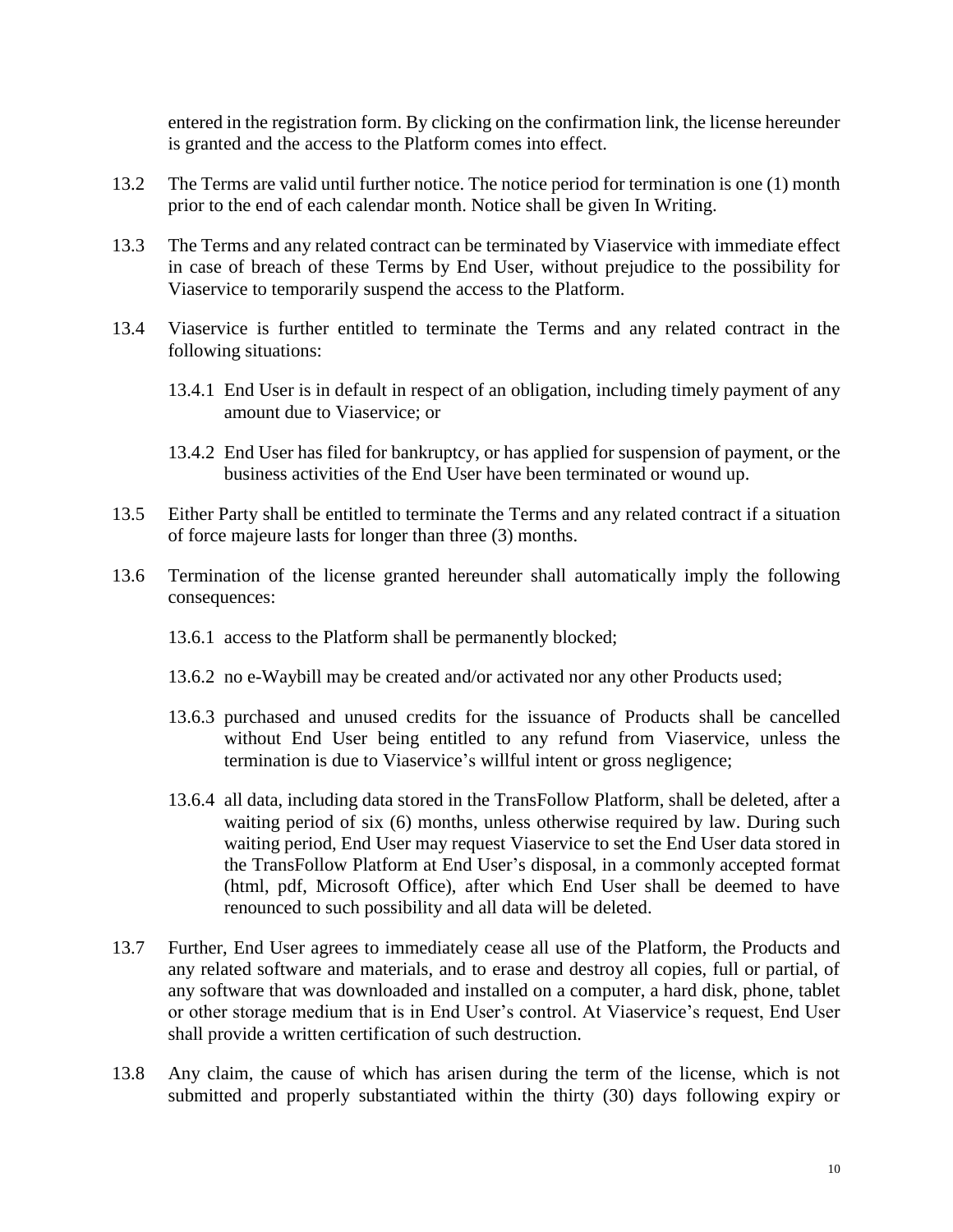termination of the license shall be deemed waived and shall be conclusively barred from assertion by the claimant unless the delay in submission or substantiation is due to circumstances beyond the claimant's control.

- 13.9 No indemnity, claim or compensation shall be due to either Party by reason solely of termination.
- 13.10 All provisions of these Terms which by their nature should apply beyond termination will remain in force after any termination or expiration of these Terms.

## **14. Amendment of Terms**

- 14.1 Viaservice reserves the right to change or supplement these Terms from time to time.
- 14.2 Subject to the remainder of this Clause 14, these amendments shall be notified to the registered End Users and published on the Website and take effect immediately upon the earlier of the notification to End User or the publication on the Website.
- 14.3 Viaservice will notify any envisaged amendment to these Terms upon thirty (30) days prior notice, by email or message sent via the Platform. End User may refuse the amended terms during such notice period, in which case (i) it shall notify Viaservice of such refusal In Writing and (ii) the license granted hereunder and any related contracts shall expire on the last day of the notice period.

### **15. Final Provisions**

- 15.1 If any provision in the Terms is found to be void, this does not affect the validity of the entire Terms. Upon such determination the void provision shall be modified to the effect that the original intent of the Parties is maintained to the fullest extent permitted by the applicable law.
- 15.2 No departure from the provisions of these Terms shall obligate any Party to permit any subsequent departure and no waiver of any of the provisions of these Terms shall be deemed to be a waiver thereafter of any such provision or of any succeeding breach of any such provision.
- 15.3 Information and announcements on the Website are subject to software and typographical errors. In the event of any inconsistency between the information on the Website and a contract, the contract shall prevail.
- 15.4 The Log Files and other records (electronic or not) of Viaservice form evidence for arguments by Viaservice. The version of any (electronic) communication received or saved by Viaservice is deemed to be authentic, and Viaservice may validly rely on such assumption in its decision making.
- 15.5 End User acknowledges and agrees that Viaservice may at all times appoint third parties to carry out its obligations under any contract.